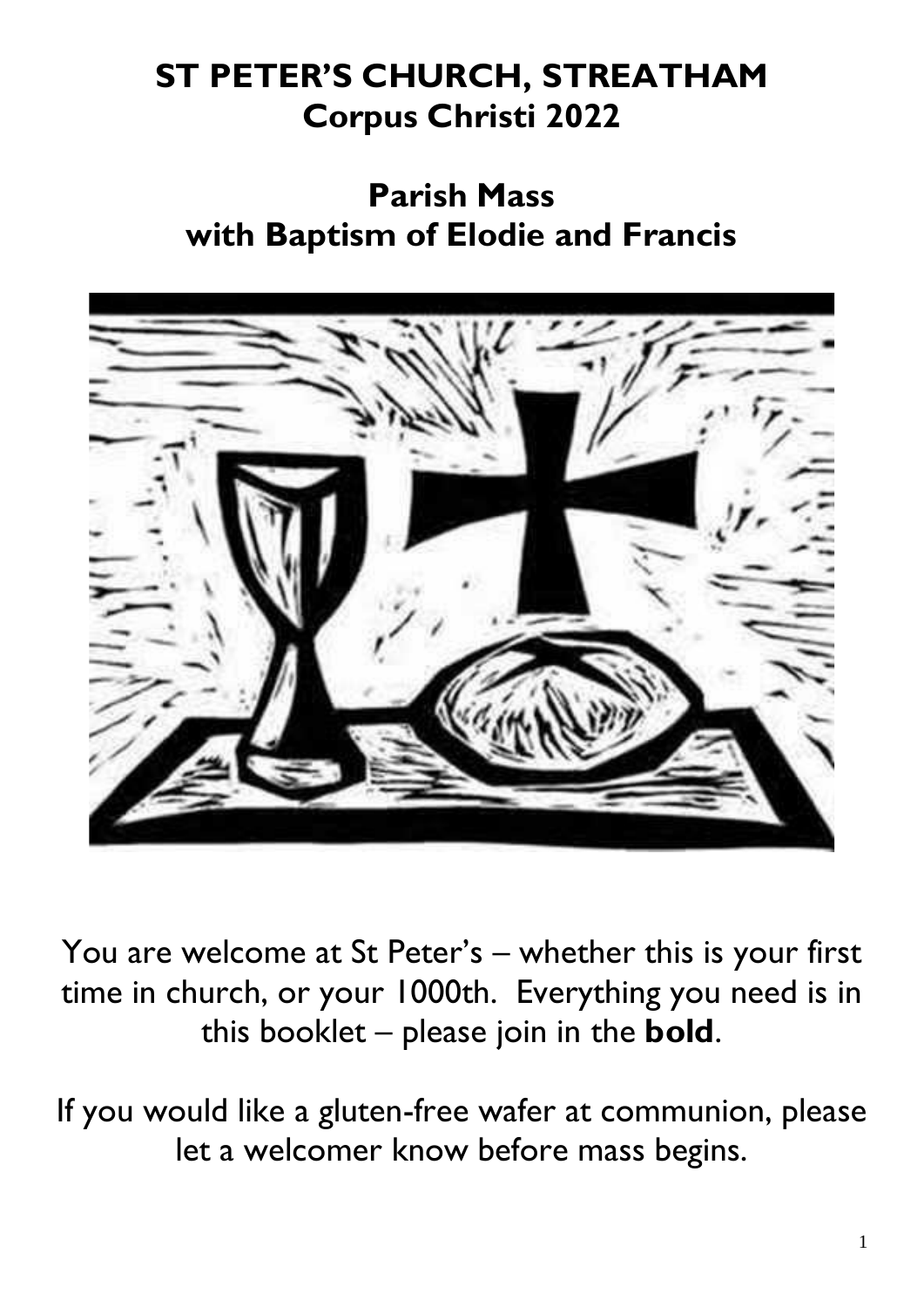# **Mission Action Plan Sundays**

Last march, at our away day, we came up with three areas we would like to work on as a parish.

Through July, we are going to be doing things slightly differently.

We will have a much shorter 10.30am mass, around 40 minutes, followed by a short break and three sessions looking at our key priorities going forward, which will last for 30 minutes.

These sessions will be:

10<sup>th</sup> July: Children, Families and Young People

17<sup>th</sup> July: Understanding Our Community

24<sup>th</sup> July: Welcome, Inclusion and Hospitality

We'll reflect on some bible passages and why and how we might go about these three areas.

The 10.30am mass will be quite different than normal, with less readings, shorter sermons and intercessions, and less music. This might feel strange - however, we believe these three sessions will be really important to take our vision forward. Things will return to the normal pattern on 31<sup>st</sup> July.

You are warmly invited to stay after mass for these three sessions, if you are able.

Fr Steffan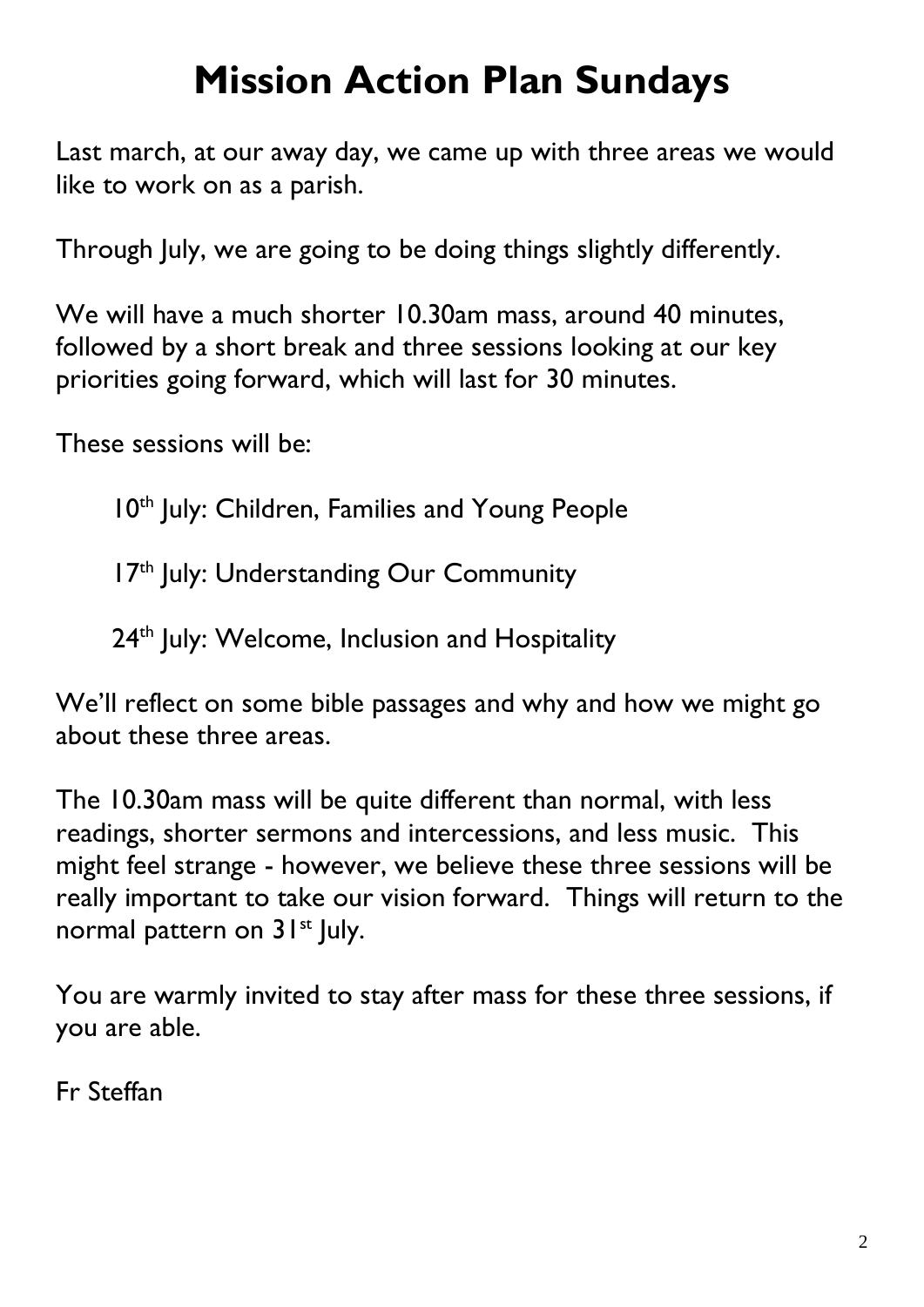|                                                                               | <b>8am: Said Mass</b>                       |  |
|-------------------------------------------------------------------------------|---------------------------------------------|--|
|                                                                               | 10.30: Parish Mass & Baptism (also on       |  |
| June 19                                                                       | Facebook)                                   |  |
| Corpus Christi                                                                | Recital after Mass -                        |  |
|                                                                               | by our Director of Music, James Furniss-Roe |  |
|                                                                               | 6.30pm: Choral Evensong and Benediction     |  |
| Wed June 22                                                                   | 12pm: Said Mass                             |  |
| June 26                                                                       | <b>8am: Said Mass</b>                       |  |
| St Peter & St Paul                                                            | 10.30: Parish Mass (also on Facebook)       |  |
| <b>Patronal Festival</b>                                                      | 6.30pm: Choral Evensong and Benediction     |  |
| Next Sunday is our Patronal Festival, the feast of St Peter and St Paul.      |                                             |  |
| We welcome our new curate, Fr Ben, and his family here to St Peter's.         |                                             |  |
| M/2 <sup>9</sup> ll have wing and abance often mean wing and community and to |                                             |  |

We'll have wine and cheese after mass – you are very welcome to bring along cake to share!

## PCC DATE FOR DIARY: Mon 18th July, 7.30pm

**PRAYER CYCLE:** to add or remove people, contact Fr Steffan In the **Diocesan Cycle**, we are asked to pray for **all assistant clergy in the diocese,** and the Bishops, Priests, and People of the **Episcopal Church of South Sudan.**

**Please pray** for our new Curate, Ben, ordained Saturday, all those to be ordained in our diocese and from our patrons, St Stephen's House. **Birthdays:** *check sheet*

**The Sick:** Hilda, Neil, Amelia, Ann, Hilary, Roxy.

**The Elderly & Housebound:** Vera, Rupert, Godfrey, Sylvia.

**The Recently Departed:** Fr Peter Andrews, Andrew Mellows, Revd Richard Lewis; **and those whose Year's Mind occurs at this time:**  *(none listed this week)*

## **CONTACT DETAILS: please see website, or contact.**

*stpeters-streatham.org. Facebook & Twitter: @StPetersSW16 Speak to Fr Steffan if you would like to be added to our email list, or if you would like a visit for any reason.* Father Steffan Mathias, Vicar [frsteffan@stpeters-streatham.org](mailto:frsteffan@stpeters-streatham.org) Fr Steffan's usual day off is Friday 020 8769 2922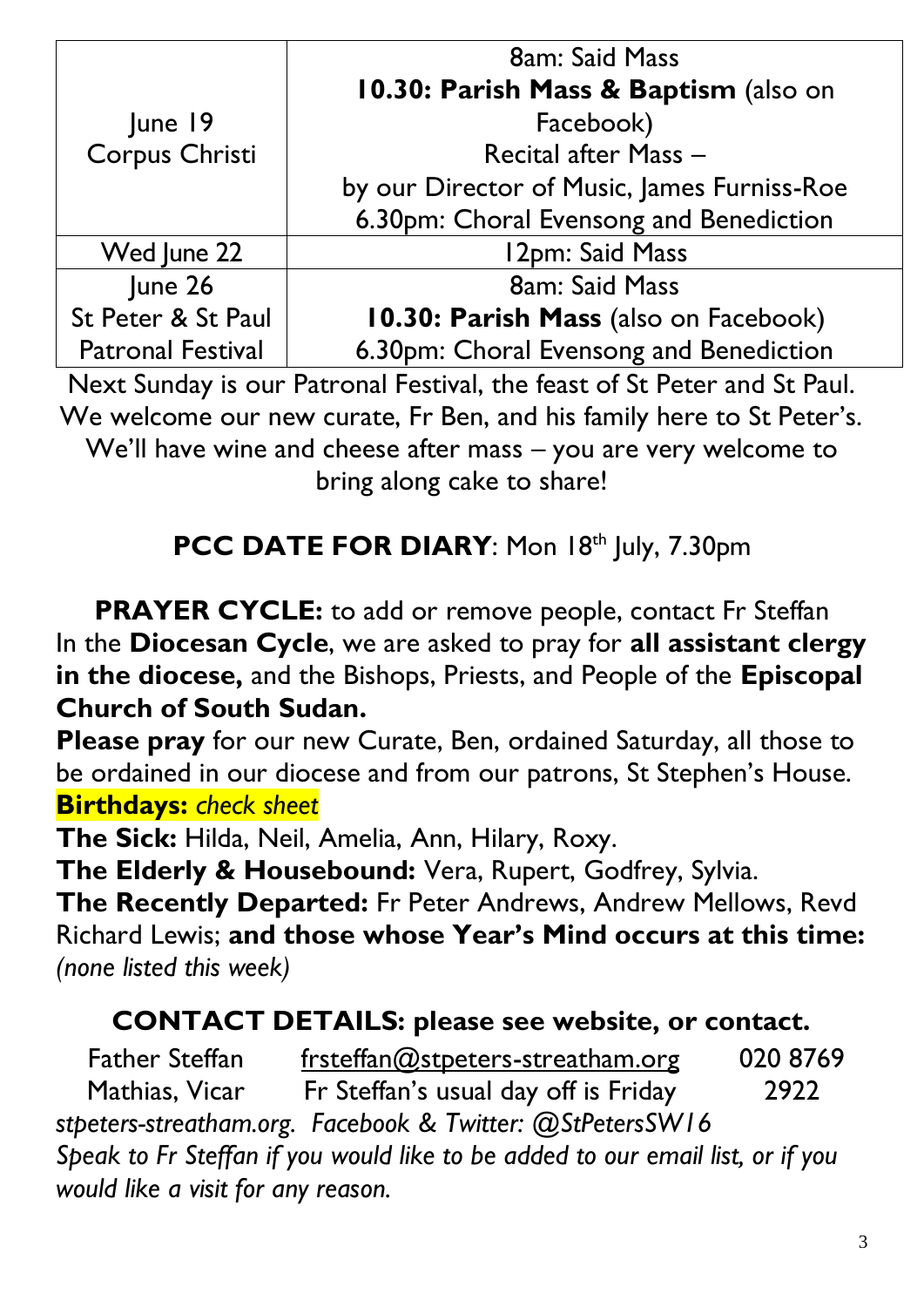## **PARISH MASS – ORDER OF SERVICE.**

*As the bell rings, the Altar party enter. Please stand, if you are able.*

1 Lord, enthroned in heav'nly splendor, first-begotten from the dead, Thou alone, our strong Defender, liftest up Thy people's head. Hallelujah! Hallelujah! Jesus, true and living Bread!

2 Prince of Life, for us Thou livest, by Thy body souls are healed; Prince of Peace, Thy peace Thou givest, by Thy blood is pardon sealed. Hallelujah! Hallelujah! Word of God in flesh revealed.

3 Paschal Lamb! Thine off ring finished once for all when Thou wast slain, in its fullness undiminished shall forevermore remain. Hallelujah! Hallelujah! Cleansing souls from ev'ry stain.

4 Great High Priest of our profession, through the oil Thou ent'redst in; by Thy mighty intercession grace and mercy Thou dost win. Hallelujah! Hallelujah! Only sacrifice for sin.

5 Life-imparting heav'nly Manna, stricken Rock, with streaming side, heav'n and earth with loud hosanna worship Thee, the Lamb who died. Hallelujah! Hallelujah! Ris'n, ascended, glorified!

 In the name of the Father and of the Son and of the Holy Spirit. **Amen.**  The Lord be with you: **And also with you**

*The priest introduces the mass, then calls us to confession: Silence, then:* Almighty God, **our heavenly Father, we have sinned against you and against our neighbour in thought and word and deed, through negligence, through weakness, through our own deliberate fault. We are truly sorry and repent of all our sins. For the sake of your Son Jesus Christ, who died for us,**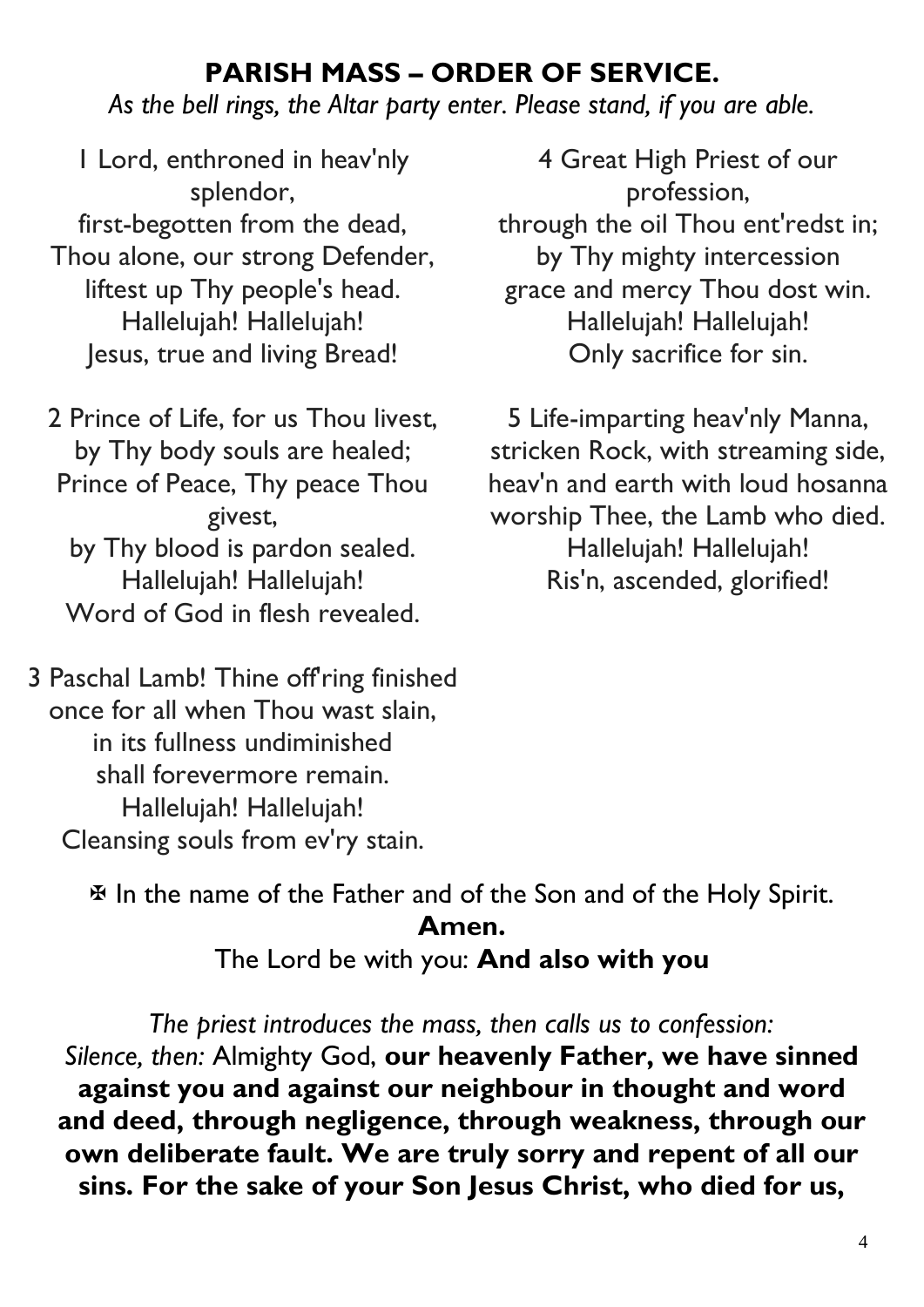#### **forgive us all that is past and grant that we may serve you in newness of life to the glory of your name. Amen.**

| Lord have mercy.<br>Lord have mercy.<br>Christ have mercy. Christ have mercy.<br>Lord have mercy. Lord have mercy.<br>Almighty God, who forgives all who truly repent, have mercy<br>upon you, pardon and deliver you from all your sins, confirm and<br>strengthen you in all goodness, and keep you in life eternal; through<br>Jesus Christ our Lord. Amen. |  |  |  |  |
|----------------------------------------------------------------------------------------------------------------------------------------------------------------------------------------------------------------------------------------------------------------------------------------------------------------------------------------------------------------|--|--|--|--|
| Glory to God, glory in the highest,                                                                                                                                                                                                                                                                                                                            |  |  |  |  |
| peace to his people, peace on earth. Glory to God                                                                                                                                                                                                                                                                                                              |  |  |  |  |
| Lord God, heavenly King, almighty God and Father. Glory                                                                                                                                                                                                                                                                                                        |  |  |  |  |
| We worship you, glory in the highest,                                                                                                                                                                                                                                                                                                                          |  |  |  |  |
| give you thanks, glory in the highest,                                                                                                                                                                                                                                                                                                                         |  |  |  |  |
| praise you for your glory. Glory                                                                                                                                                                                                                                                                                                                               |  |  |  |  |
| Lord Jesus Christ, only Son of the Father Lord God, Lamb of God,                                                                                                                                                                                                                                                                                               |  |  |  |  |
| you take away the sin of the world:                                                                                                                                                                                                                                                                                                                            |  |  |  |  |
| have mercy on us, have mercy on us;                                                                                                                                                                                                                                                                                                                            |  |  |  |  |
| you are seated at the right hand of the Father:                                                                                                                                                                                                                                                                                                                |  |  |  |  |
| receive our prayer, receive our prayer.                                                                                                                                                                                                                                                                                                                        |  |  |  |  |
| Glory to God, glory in the highest,                                                                                                                                                                                                                                                                                                                            |  |  |  |  |
| peace to his people, peace on earth. Glory                                                                                                                                                                                                                                                                                                                     |  |  |  |  |
| For you alone are the Holy One, you alone are the Lord,                                                                                                                                                                                                                                                                                                        |  |  |  |  |
| you alone are the Most High, Jesus Christ, with the Holy Spirit,                                                                                                                                                                                                                                                                                               |  |  |  |  |
| in the glory of God, the glory of God the Father. Glory                                                                                                                                                                                                                                                                                                        |  |  |  |  |
|                                                                                                                                                                                                                                                                                                                                                                |  |  |  |  |

Amen, **amen**.

OPENING PRAYER Let us pray:

Lord Jesus Christ, we thank you that in this wonderful sacrament you have given us the memorial of your passion: grant us so to reverence the sacred mysteries of your body and blood that we may know within ourselves and show forth in our lives the fruits of your redemption; for you are alive and reign with the Father in the unity of the Holy Spirit, one God, now and for ever. **Amen.**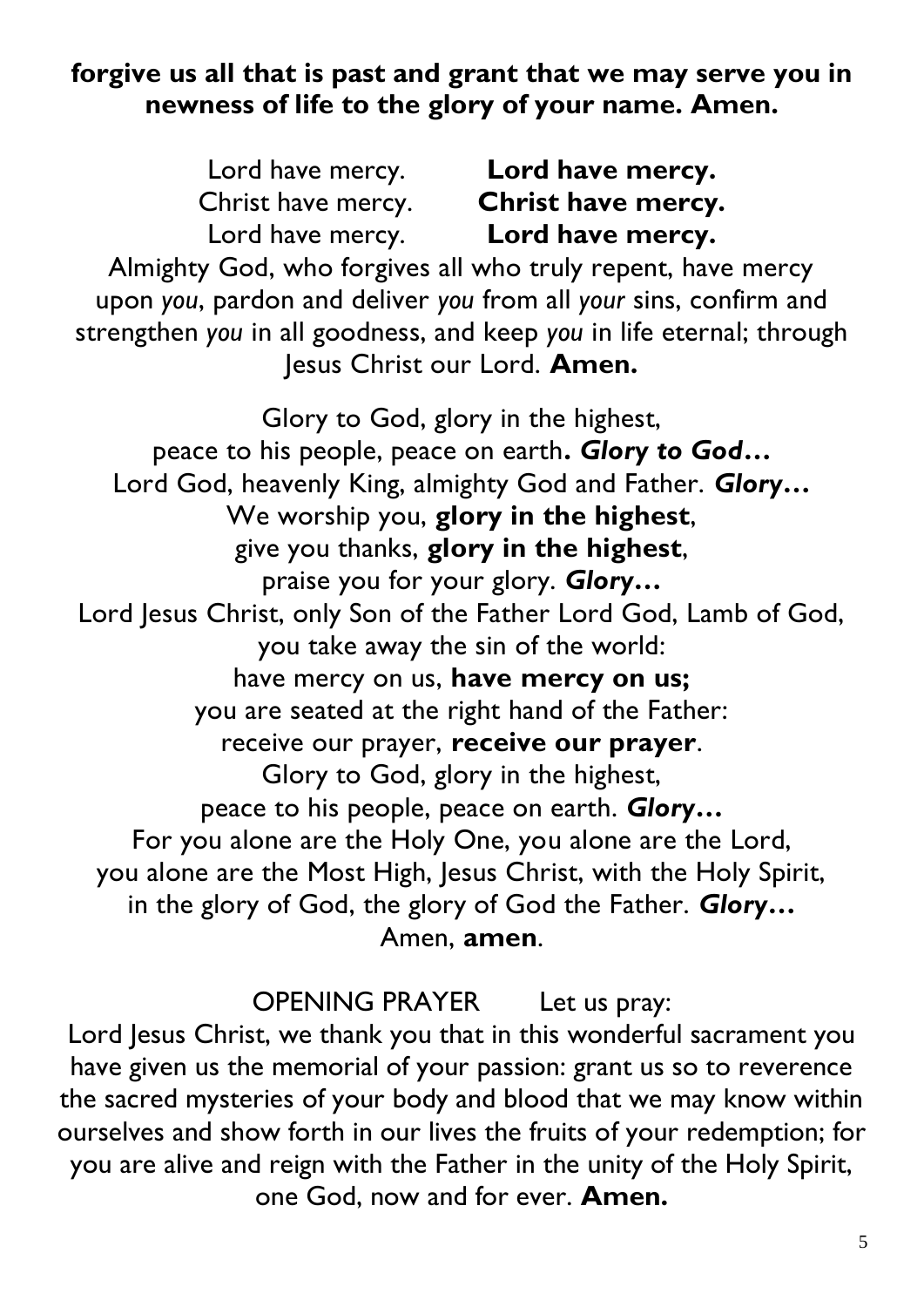*Please sit for the* IST READING Genesis 14.18-20 And King Melchizedek of Salem brought out bread and wine; he was priest of God Most High.<sup>19</sup>He blessed him and said, 'Blessed be Abram by God Most High, maker of heaven and earth; <sup>20</sup> and blessed be God Most High, who has delivered your enemies into your hand!' And Abram gave him one-tenth of everything.

This is the word of the Lord: **Thanks be to God.**

## **GRADUAL ANTHEM: AVE VERUM CORPUS**

*Hail, true Body, born of the Virgin Mary, having truly suffered, sacrificed on the cross for mankind, from whose pierced side water and blood flowed: Be for us a foretaste of the Heavenly banquet in the trial of death! O sweet Jesus, O holy Jesus, O Jesus, son of Mary, have mercy on me. Amen.*

*Ave verum corpus, natum de Maria Virgine, vere passum, immolatum in cruce pro homine cuius latus perforatum fluxit aqua et sanguine: esto nobis praegustatum in mortis examine. O Iesu dulcis, O Iesu pie, O Iesu, fili Mariae. Miserere mei. Amen*

2ND READING 1 Corinthians 11.23–26

For I received from the Lord what I also handed on to you, that the Lord Jesus on the night when he was betrayed took a loaf of bread, <sup>24</sup>and when he had given thanks, he broke it and said, 'This is my body that is for you. Do this in remembrance of me.' <sup>25</sup>In the same way he took the cup also, after supper, saying, 'This cup is the new covenant in my blood. Do this, as often as you drink it, in remembrance of me.' <sup>26</sup>For as often as you eat this bread and drink the cup, you proclaim the Lord's death until he comes.

This is the word of the Lord. **Thanks be to God.**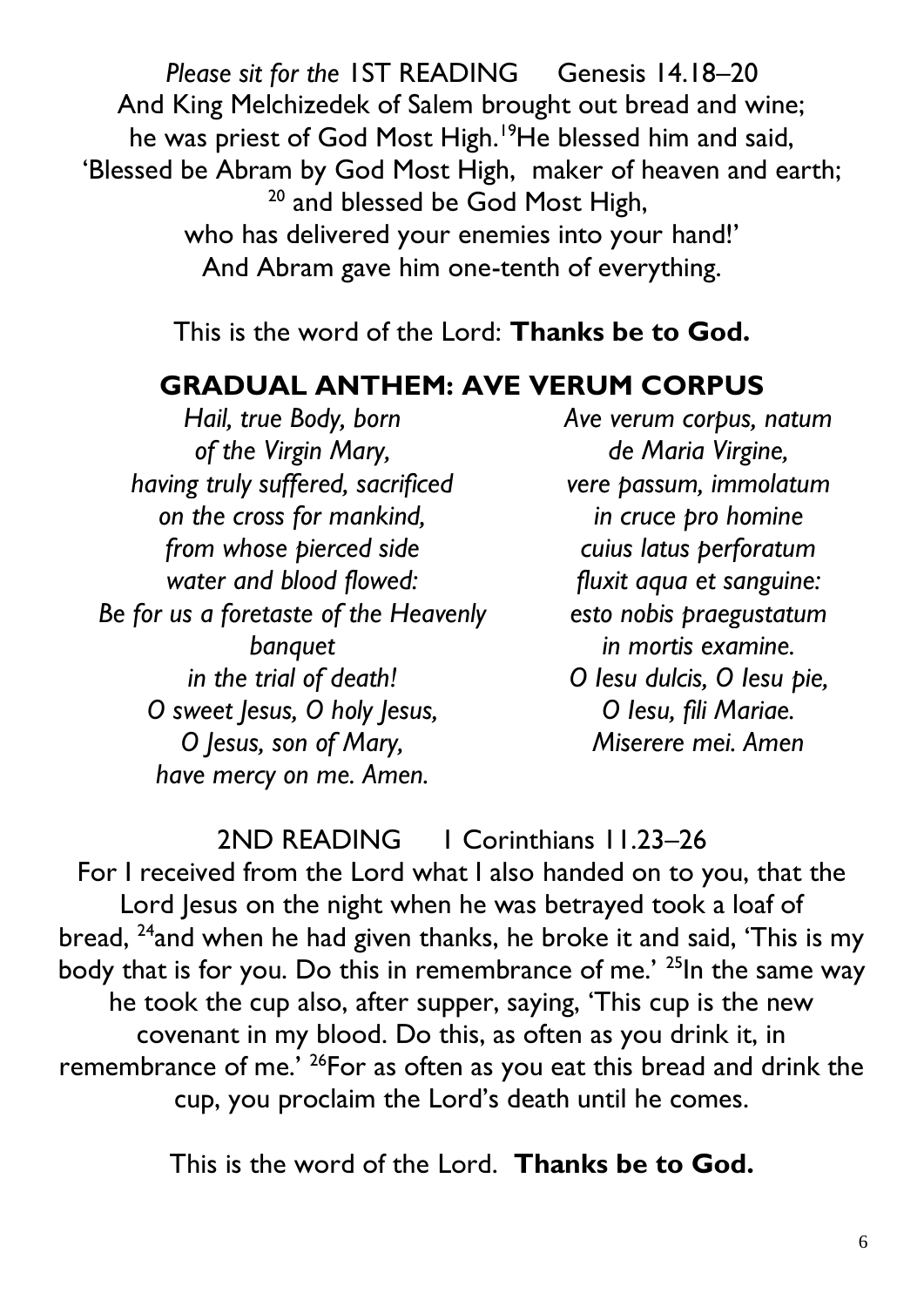*Please stand as the music starts for the* GOSPEL: Alleluia, Alleluia, **Alleluia, Alleluia,** I am the living bread which has come down from heaven says the Lord. Anyone who eats this bread will live for ever. **Alleluia, Alleluia,**  The Lord be with you: **And also with you.** (John 6.51–58) Hear the Gospel  $\overline{\mathfrak{B}}$  of our Lord Jesus Christ according to John. **Glory to you, O Lord.**

<sup>51</sup>I am the living bread that came down from heaven. Whoever eats of this bread will live for ever; and the bread that I will give for the life of the world is my flesh.'

The Jews then disputed among themselves, saying, 'How can this man give us his flesh to eat?' <sup>53</sup>So Jesus said to them, 'Very truly, I tell you, unless you eat the flesh of the Son of Man and drink his blood, you have no life in you.<sup>54</sup>Those who eat my flesh and drink my blood have eternal life, and I will raise them up on the last day; <sup>55</sup>for my flesh is true food and my blood is true drink. <sup>56</sup>Those who eat my flesh and drink my blood abide in me, and I in them.  $57$  Just as the living Father sent me, and I live because of the Father, so whoever eats me will live because of me. <sup>58</sup>This is the bread that came down from heaven, not like that which your ancestors ate, and they died. But the one who eats this bread will live for ever.'

This is the Gospel of the Lord: **Praise to you, O Christ!**

SERMON. *Silence is kept after the sermon for personal reflection, then:*

THE BAPTISM – Elodie Flora Jean and Francis Gabriel James

Our Lord Jesus Christ has told us that to enter the kingdom of heaven we must be born again of water and the Spirit, and has given us baptism as the sign and seal of this new birth. Here we are washed by the Holy Spirit and made clean. Here we are clothed with Christ, dying to sin that we may live his risen life. As children of God, we have a new dignity and God calls us to fullness of life.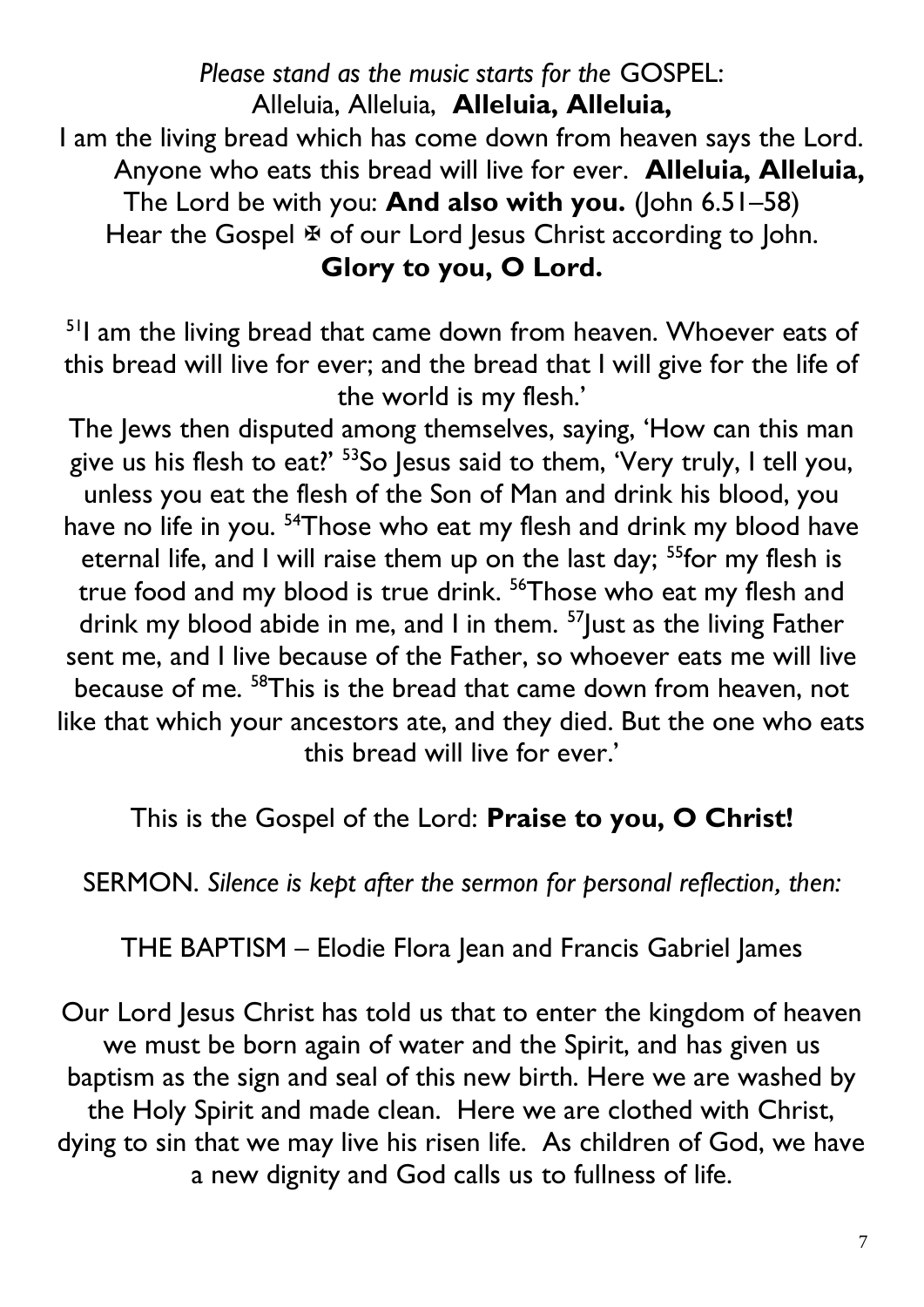Faith is the gift of God to his people. In baptism the Lord is adding to our number those whom he is calling. People of God, will you welcome these children and uphold *them* in *their* new life in Christ? **With the help of God, we will.**

Parents and godparents, the Church receives these children with joy. Today we are trusting God for *their* growth in faith. Will you pray for *them*, draw *them* by your example into the community of faith and walk with *them* in the way of Christ? With the help of God, we will.

Parents and godparents, in baptism these children begin *their* journey in faith. You speak for *them* today. Will you care for *them*, and help *them* to take *their* place within the life and worship of Christ's Church? With the help of God, we will.

## THE DECISION: PARENTS AND GODPARENTS

Parents and godparents, in baptism, God calls us out of darkness into his marvellous light. To follow Christ means dying to sin and rising to new life with her.

Therefore I ask:

Do you reject the devil and all rebellion against God? I reject them. Do you renounce the deceit and corruption of evil? I renounce them. Do you repent of the sins that separate us from God and neighbour? I repent of them.

Do you turn to Christ as Saviour? I turn to Christ. Do you submit to Christ as Lord? I submit to Christ. Do you come to Christ, the way, the truth and the life? I come to Christ.

## SIGNING WITH THE CROSS

Christ claims you for his own. Receive the sign of his cross. Do not be ashamed to confess the faith of Christ crucified.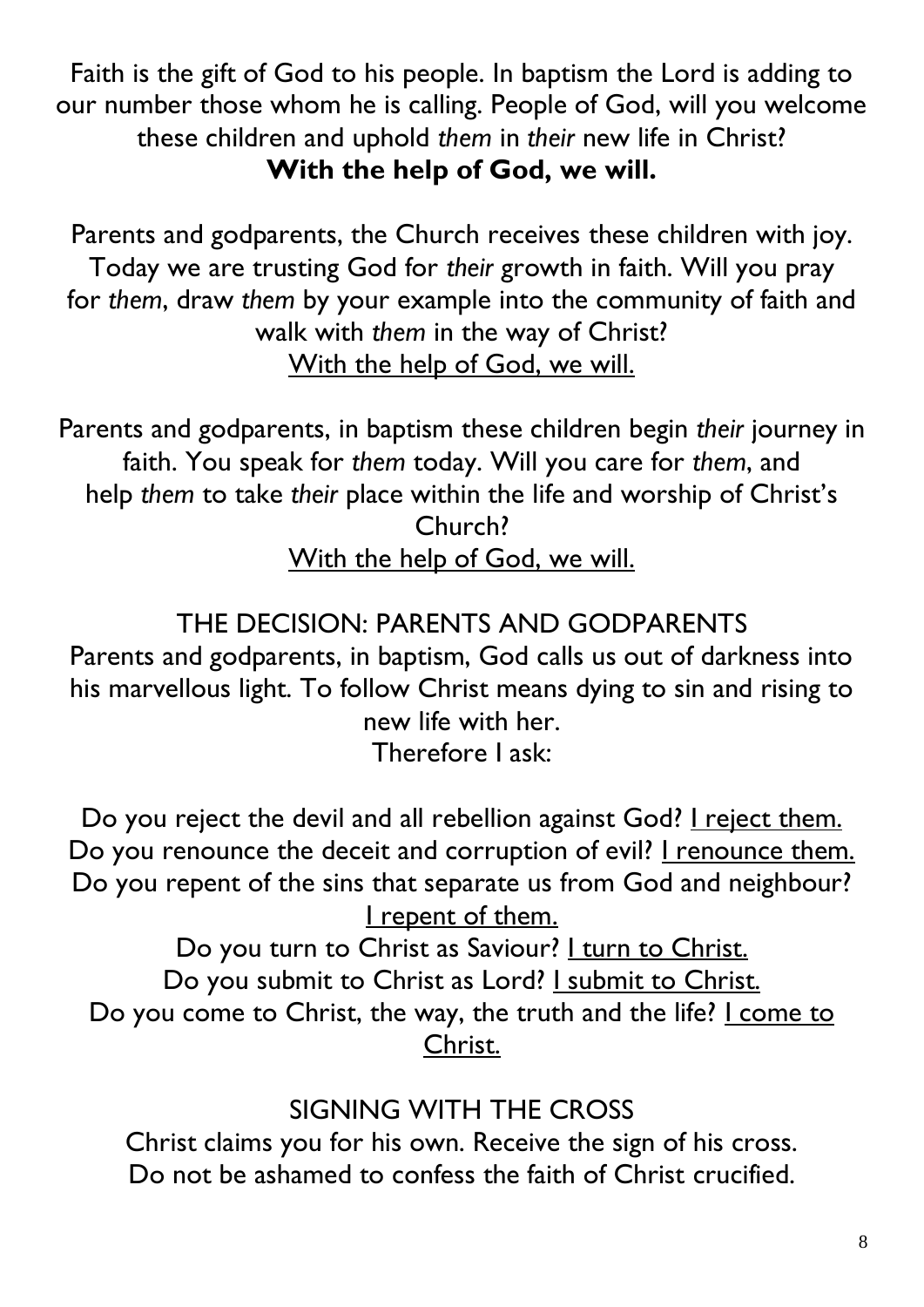**Fight valiantly as a disciple of Christ against sin, the world and the devil, and remain faithful to Christ to the end of your life.** May almighty God deliver you from the powers of darkness, restore in you the image of his glory, and lead you in the light and obedience of Christ. **Amen.**

> PRAYER OVER THE WATER Praise God who made heaven and earth: **who keeps his promise for ever.** Let us give thanks to the Lord our God: **It is right to give thanks and praise.**

*The priest prays over the water, ending*… be all honour and glory, now and for ever. **Amen.**

PROFFESION OF FAITH – WHOLE CONGREGATION Brothers and sisters, I ask you to profess together with *these candidates* the faith of the Church.

Do you believe and trust in God the Father? **I believe in God, the Father almighty, creator of heaven and earth.**

Do you believe and trust in his Son Jesus Christ? **I believe in Jesus Christ, his only Son, our Lord, who was conceived by the Holy Spirit, born of the Virgin Mary, suffered under Pontius Pilate, was crucified, died, and was buried; he descended to the dead. On the third day he rose again; he ascended into heaven, he is seated at the right hand of the Father, and he will come to judge the living and the dead.**

Do you believe and trust in the Holy Spirit? **I believe in the Holy Spirit, the holy catholic Church, the communion of saints, the forgiveness of sins, the resurrection of the body, and the life everlasting. Amen.**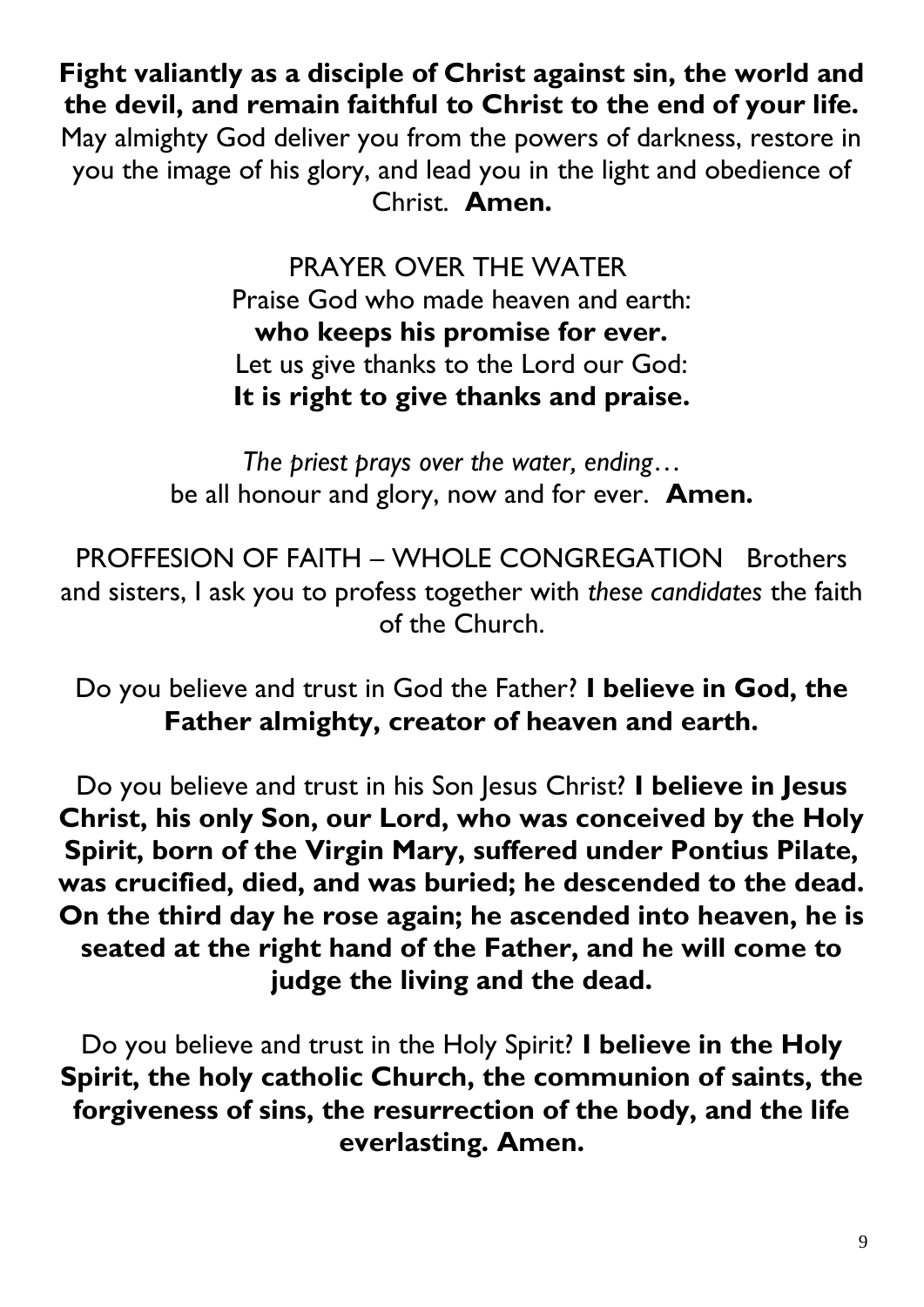#### BAPTISM

… I baptize you in the name of the Father, and of the Son, and of the Holy Spirit. **Amen.**

*The newly baptised are anointed with the oil of Chrism, as the priest prays:*  May God, who has received you by baptism into his Church, pour upon you the riches of his grace, that within the company of Christ's pilgrim people

you may daily be renewed by his anointing Spirit, and come to the inheritance of the saints in glory. **Amen.**

## GIVING OF THE CANDLE

God has delivered us from the dominion of darkness and has given us a place with the saints in light. You have received the light of Christ; walk in this light all the days of your life.

**Shine as a light in the world to the glory of God the Father.** There is one Lord, one faith, one baptism: Elodie and Francis, by one Spirit we are all baptized into one body: **We welcome you into the fellowship of faith; we are children of the same heavenly Father; we welcome you.**

*Please feel free to sit or kneel during the* PRAYER OF THE FAITHFUL.

*After each prayer, the leader may say:* Lord, in your mercy, **Hear our prayer.**

After praying for the dead, they may say:  $\mathbb F$  Rest eternal grant unto them, O Lord: **and let light perpetual shine upon them.**

*Then:* **Hail Mary, full of grace, the Lord is with thee. Blessed art thou among women, and blessed is the fruit of thy womb, Jesus. Holy Mary, Mother of God, pray for us sinners, now, and at the hour of our death.**

*The priests ends the prayers:* …Jesus Christ: **Amen.**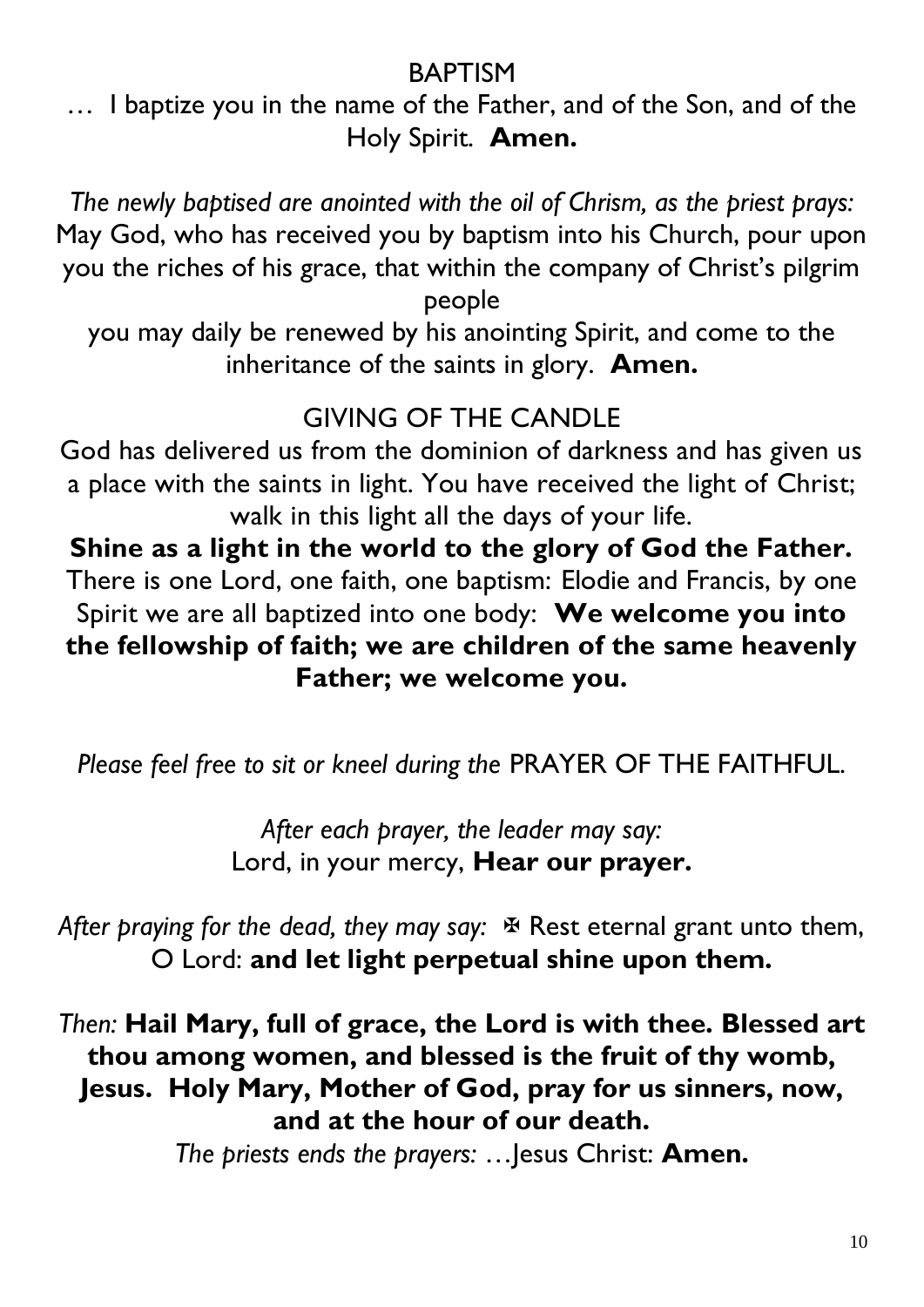THE PEACE We are the body of Christ. In the one Spirit we were all baptized into one body. Let us then pursue all that makes for peace and builds up our common life. **and also with you.**

Let us offer one another a sign of peace.

- 1. Lord, for the years your love has kept and guided, urged and inspired us, cheered us on our way, sought us and saved us, pardoned and provided: Lord for the years, we bring our thanks today.
- 2. Lord, for that word, the word of life which fires us, speaks to our hearts and sets our souls ablaze, teaches and trains, rebukes us and inspires us: Lord of the word, receive your people's praise.
	- 3. Lord, for our land in this our generation, spirits oppressed by pleasure, wealth and care: for young and old, for commonwealth and nation, Lord of our land, be pleased to hear our prayer.
- 4. Lord, for our world where men disown and doubt you, loveless in strength, and comfortless in pain, hungry and helpless, lost indeed without you: Lord of the world, we pray that Christ may reign.
	- 5. Lord for ourselves; in living power remake usself on the cross, and Christ upon the throne, past put behind us, for the future take us: Lord of our lives, to live for Christ alone.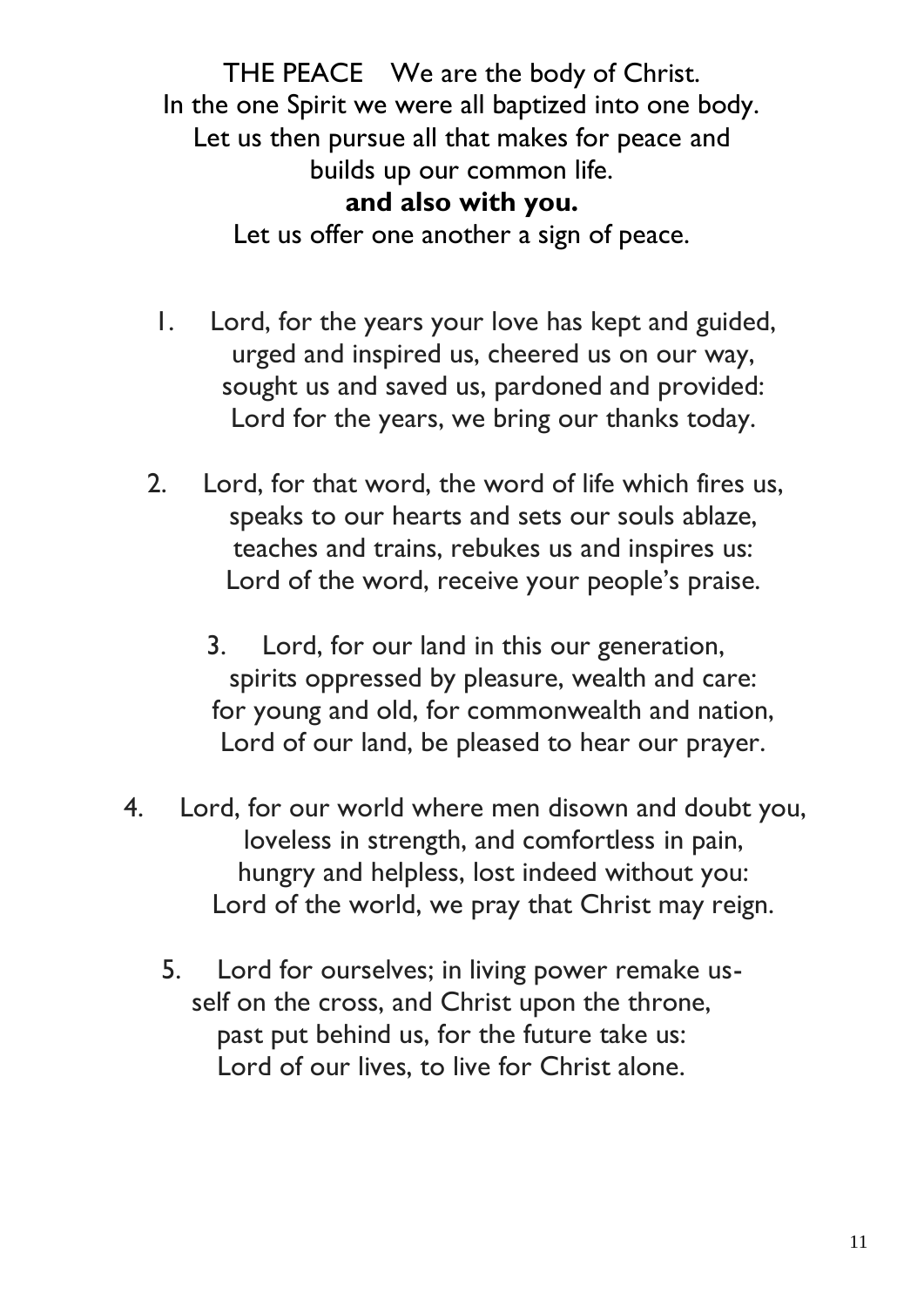*We are not passing round the collection plate at present. There is a plate for money or envelopes available on the piano at the back of church, or use our contactless card reader located before the exit.*

Our JustGiving page is www.justgiving.com/stpetersstreatham

*Or visit:*



PREPARATION OF THE GIFTS *Please stand for:*

Pray, my brothers and sisters, that our sacrifice may be acceptable to God, the almighty Father: **May the Lord accept the sacrifice at your hands for the praise and glory of his name, for our good, and the good of all his Church.**

God our sustainer, receive the gifts we bring before you, and feed us continually with that bread which satisfies all hunger, your Son our Saviour Jesus Christ.

#### **Amen.**

THE EUCHARIST The Lord be with you: **and also with you.** Lift up your hearts: **We lift them up to the Lord.** Let us give thanks to the Lord our God: **It is right to give thanks and praise.**

*The priest praises God for his acts, and then we join with the angels in their song of praise, as the cantor sings:*

*Sanctus, Sanctus, Sanctus Dominus Deus Sabaoth. Pleni sunt caeli et terra gloria tua. Hosanna in excelsis. Benedictus qui venit in nomine Domini. Hosanna in excelsis.*

*Holy, holy, holy Lord, God of power and might, heaven and earth are full of your glory. Hosanna in the highest. Blessed is he who comes in the name of the Lord. Hosanna in the highest.*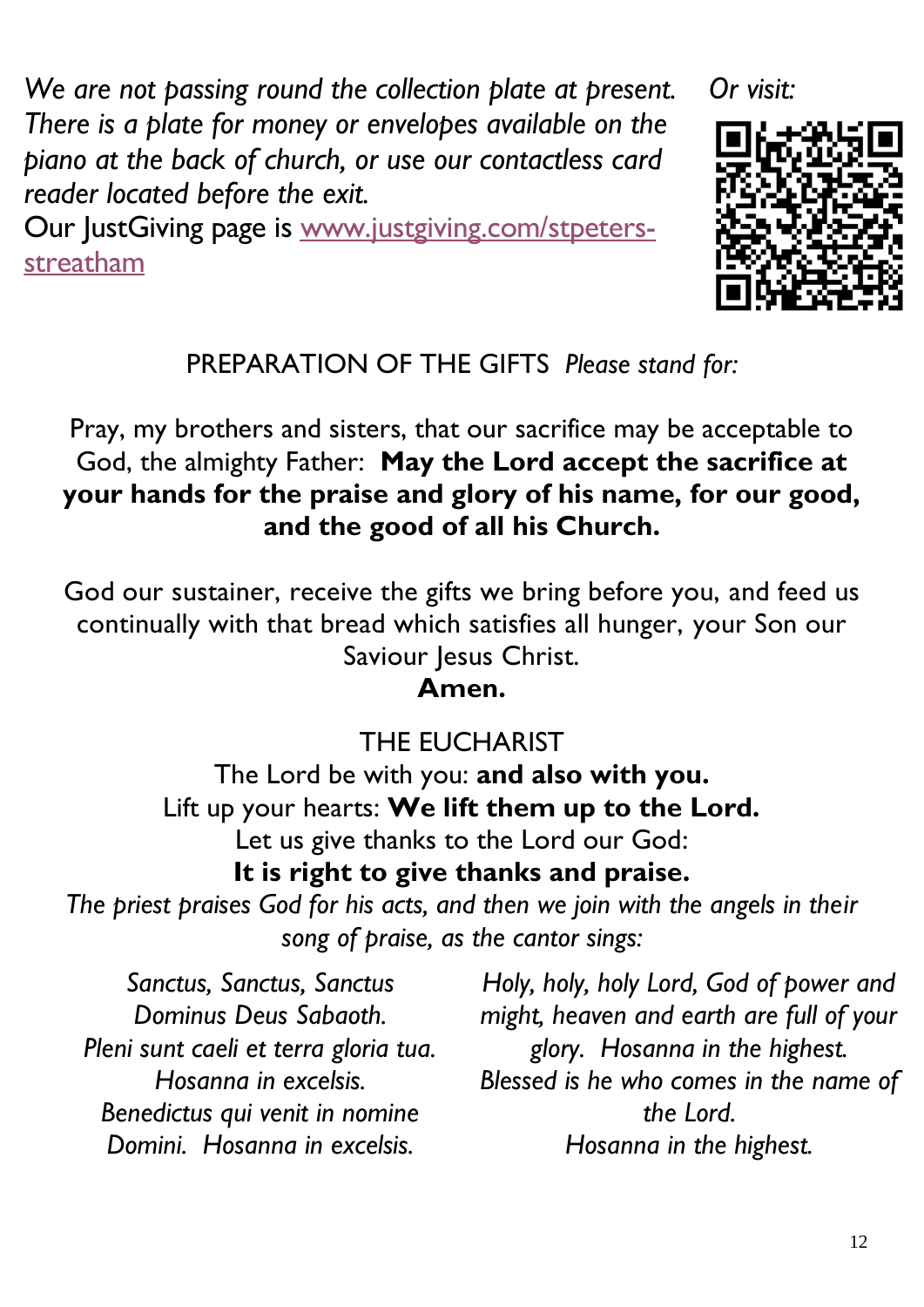*The priest, recalling the last supper of Jesus and his disciples, prays that the bread and wine may become the body and blood of Christ.*

*After elevating the host and chalice, the priest says:*

| Great is the mystery of faith: | Praise to you Lord Jesus:  |
|--------------------------------|----------------------------|
| Christ has died,               | Dying you destroyed our    |
| Christ is risen,               | death, rising you restored |
| Christ will come again.        | our life.                  |
|                                | Lord Jesus come in Glory   |

*The priest prays for the church and the world*… *ending, as the priest elevates the gifts:* for ever and ever. **Amen.**



and lead us not in-to temp-ta - tion. but de-liv-er us from e - vil.

Deliver us, Lord, from every evil, and grant us peace in our day. In your mercy keep us free from sin and protect us from all anxiety as we wait

#### in joyful hope for the coming of our Saviour, Jesus Christ. **For the kingdom, the power, and the glory are yours, now and forever.**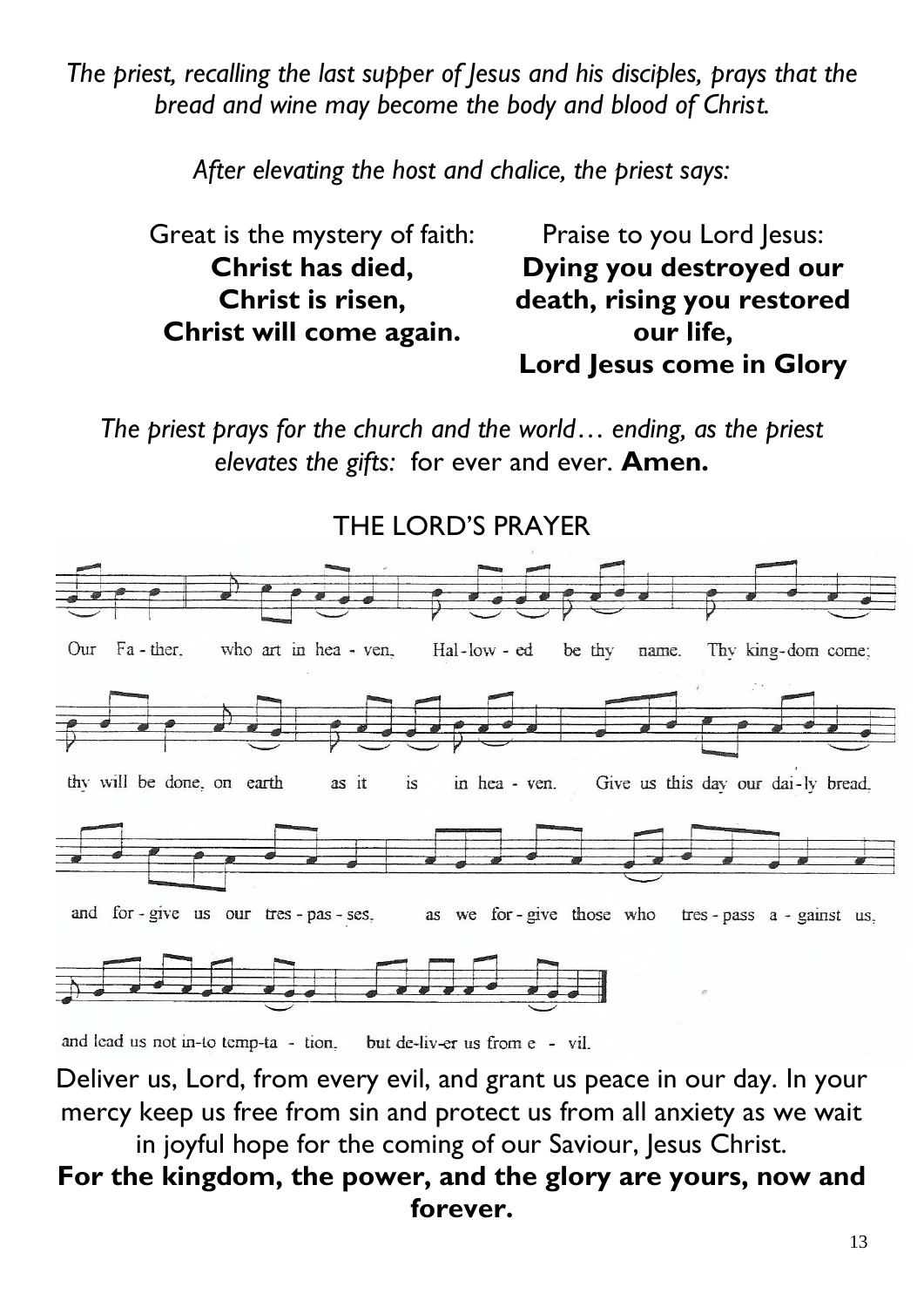Lamb of God, **you take away the sins of the world: have mercy on us. Lamb of God, you take away the sins of the world: have mercy on us. Lamb of God, you take away the sins of the world: grant us peace.**

Behold the Lamb of God who takes away the sins of the world. Blessed are those who are called to his supper. **Lord, I am not worthy to receive you, but only say the word and I shall be healed.**

*In order to receive communion, please wait until the row in front of you have received before leaving your seat. Please sanitize your hands as you approach. If you would like a blessing, please cross your arms over your chest or let the minister know.* 

*The choir sing the anthem: Greater Love Hath No Man - Ireland*

POST COMMUNION PRAYER Let us pray. *Please stand*: All praise to you, our God and Father, for you have fed us with the bread of heaven and quenched our thirst from the true vine: hear our prayer that, being grafted into Christ, we may grow together in unity and feast with him in his kingdom; through Jesus Christ our Lord.

#### **Amen**

Almighty God, **we thank you for feeding us with the body and blood of your Son Jesus Christ. Through him we offer you our souls and bodies to be a living sacrifice. Send us out in the power of your Spirit to live and work to your praise and glory. Amen.**

*Followed by the* NOTICES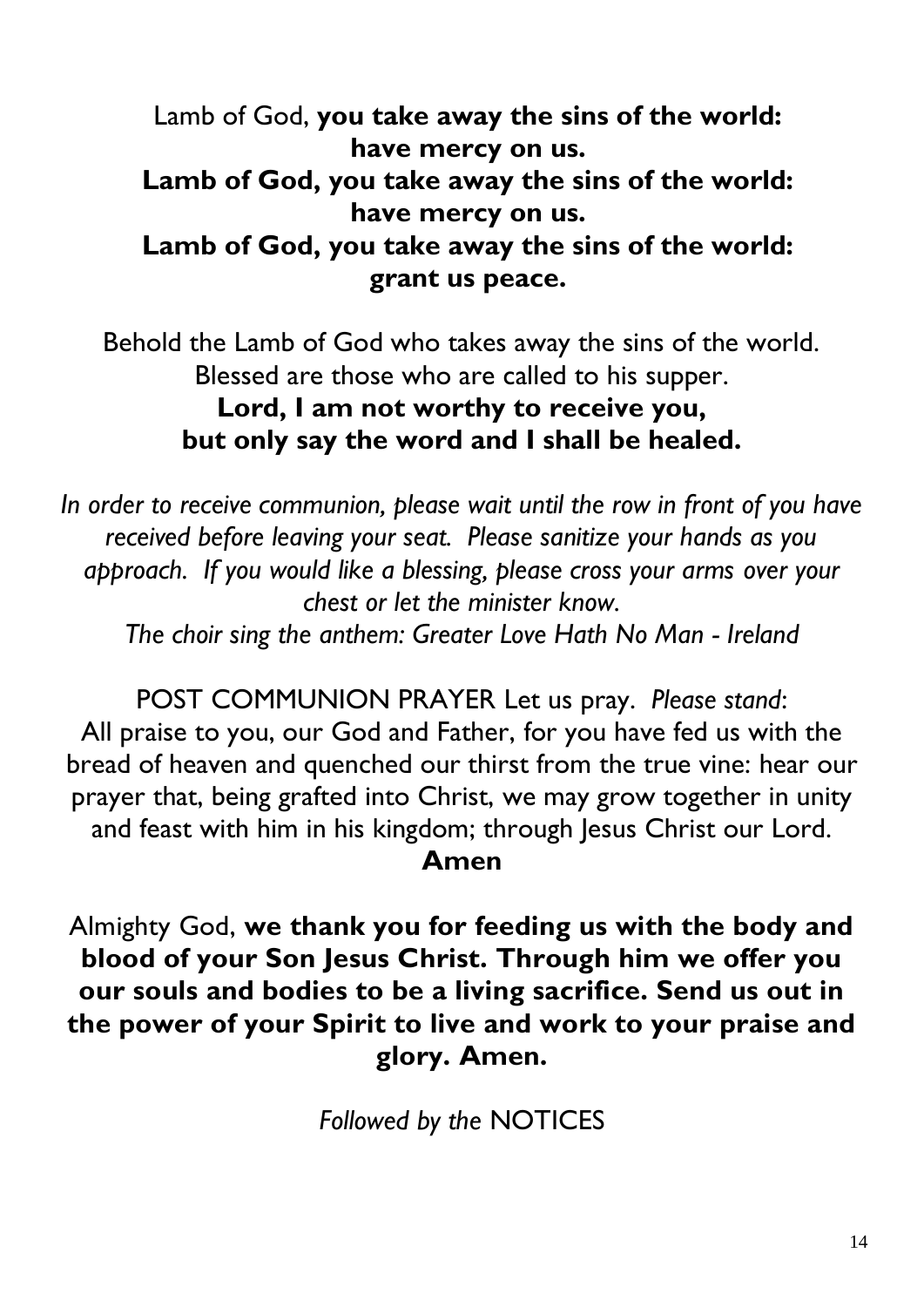*We stand as the Blessed Sacrament, the Body of Christ, is brought out and placed in the monstrance and put on the altar, and is censed.* 

*The sacrament is then processed around the church, while we sing:*

1 All for Jesus! All for Jesus! this our song shall ever be; for we have no hope nor saviour if we have not hope in thee.

2 All for Jesus! Thou wilt give us strength to serve thee hour by hour: none can move us from thy presence while we trust thy love and power.

3 All for Jesus! At thine altar thou dost give us sweet content; there, dear Saviour, we receive thee in thy holy sacrament.

4 All for Jesus! Thou hast loved us, all for Jesus! Thou hast died, All for Jesus! Thou art with us, all for Jesus, glorified!

5 All for Jesus! All for Jesus! This the Church's song shall be, till at last the flock is gathered one in love, and one in thee.

*The sacrament is placed on the altar, while the choir sing the tantum ergo, in English or Latin:*

*Therefore, we before him bending, This great Sacrament revere; Types and shadows have their ending, For the newer rite is here; Faith, our outward sense befriending, Makes our inward vision clear.*

*Glory let us give and blessing To the Father and the Son; Honor, thanks, and praise addressing, While eternal ages run; Ever too his love confessing Who, in both, with both is one. Amen.*

*After this, the Priest sings:*  Thou gavest them bread from heaven, alleluia! **Containing it itself all sweetness, alleluia!**

*The priest then takes the monstrance, and a blessing, the sign of the +cross, is then given with the blessed sacrament.*